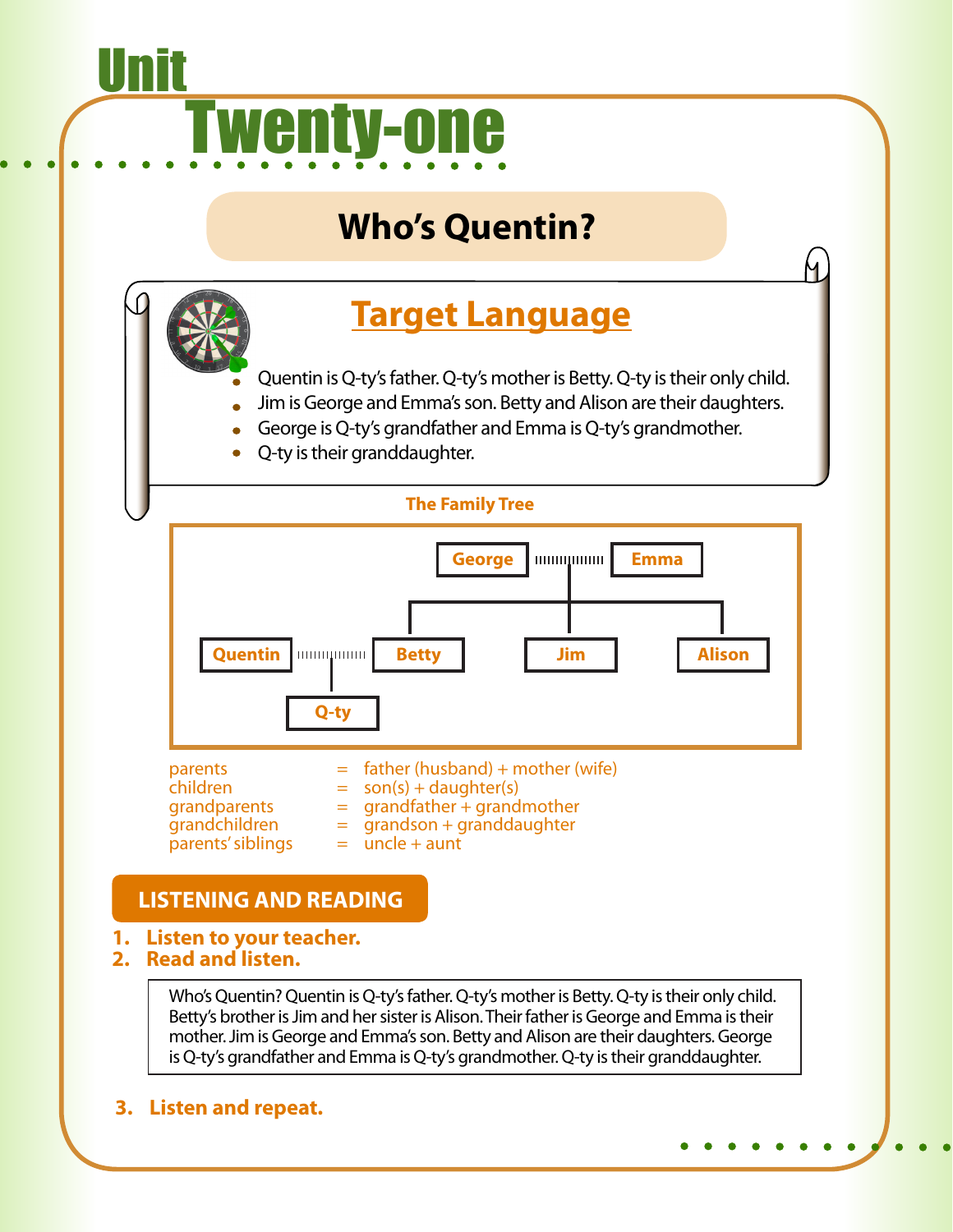# <u>Unit</u> Twenty-one

**WRITING**

## **4. Complete the chart.**



### **Check 21 Word order**

**Write the words in the correct order. Each sentence must begin with a capital letter.**

- 1. child / their / is / only / Q-ty / ./
- 2. granddaughter / their / is / Q-ty / . /
- 3. grandfather / is / George / Q-ty's / . /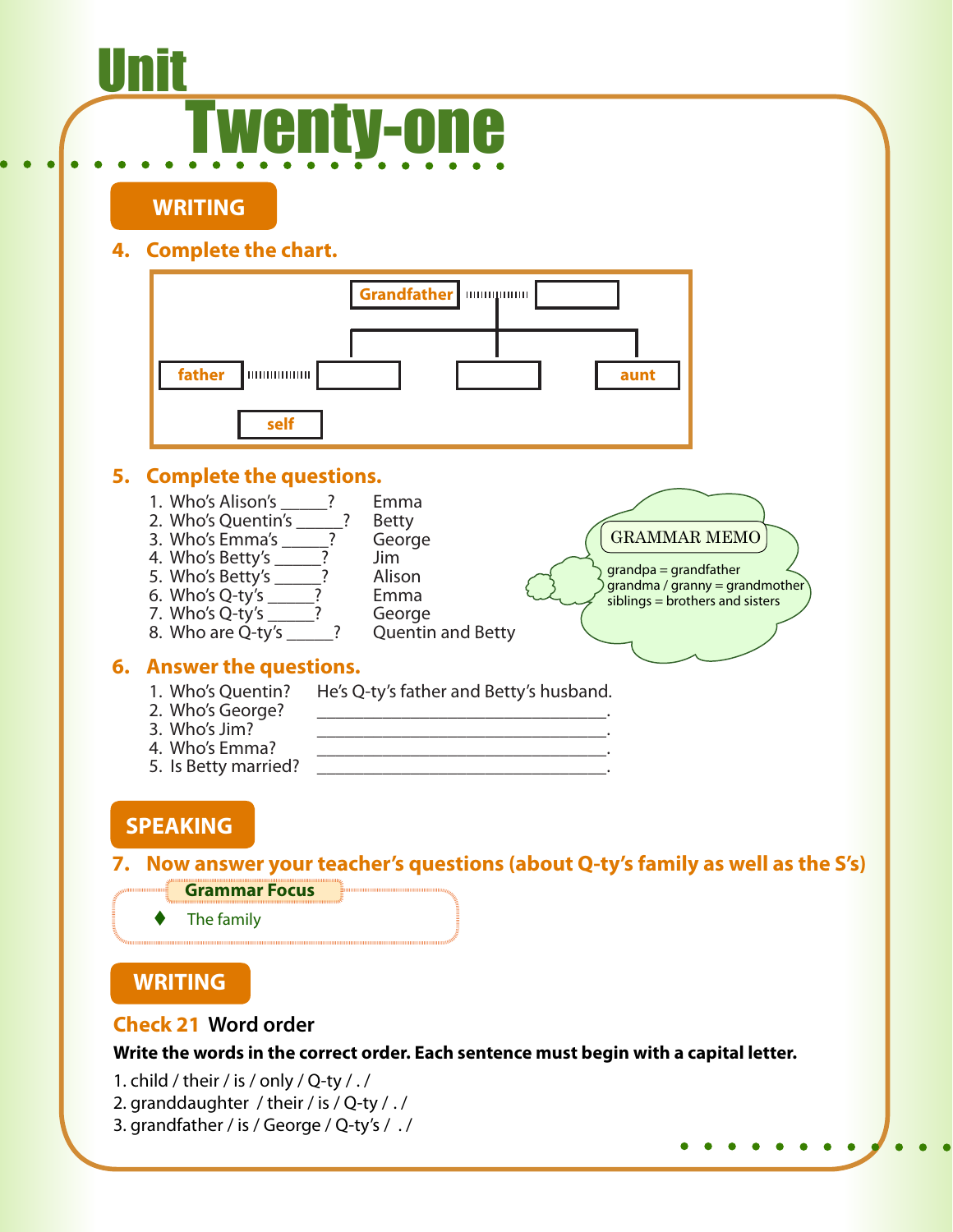# Unit Twenty-two

# **He can fly planes.**

# **Target Language**

- He's a pilot. He can fly planes.
- She's a dentist. She can treat people's teeth.
- Jim is a fire fighter. He can put out fires.
- Alison is a hairdresser. She can cut and style people's hair.
	- He's a builder. He can build or repair houses.

#### **VOCABULARY**

- dentist firefighter treat fire style<br>• builder pilot hairdresser teeth plane
	-
- builder pilot hairdresser teeth plane
	-
- 
- cut put out

4

## **1. Match the words and pictures.**

- **dentist**
- **firefighter**
- **builder**
- **pilot**
- **hairdresser**





## **LISTENING AND READING**

- **2. Watch Q-rex and Q-ty.**
- **3. Listen and repeat.**
	- **Q-rex :** Hi, Q-ty. What's your father's job?
	- **Q-ty** : He's a pilot. He can fly planes.
	- **Q-rex :** What does your mother do?
	- **Q-ty** : She's a dentist. She can treat people's teeth.
	- **Q-rex :** What's your uncle's job?
	- **Q-ty** : Jim is a fire fighter. He can put out fires.

GRAMMAR MEMO

fire fighter (firefighter) = fireman

**Irregular nouns** Singular : tooth Plural : teeth NOT tooths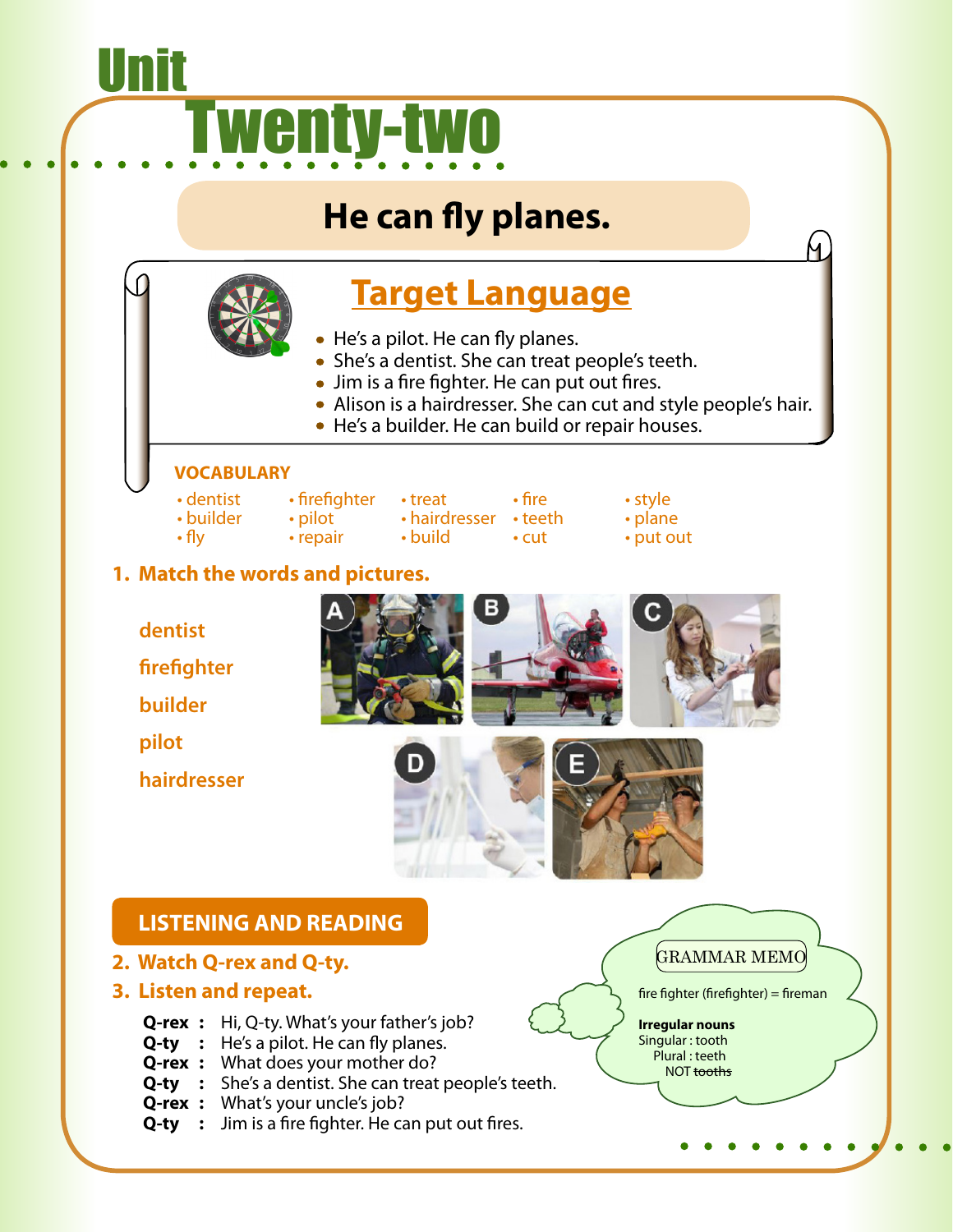# <u>Unit</u> Twenty-two

- **Q-rex :** What does your aunt do?
- **Q-ty** : Alison is a hairdresser. She can cut and style people's hair.
- **Q-rex :** What's your grandpa's job?
- **Q-ty** : He's a builder. He can build or repair houses.

#### **4. Listen and repeat.**

#### **GRAMMAR HINTS**

'**Can**' is a modal verb. '**Can**' goes before another verb in the base form. e.g. can be / can have / can see, etc.

 It has **no** '-s' form for the 3rd person singular. You use 'can' to indicate that someone has the **ability** to do something.

**x** She cans play the piano. **x** She can plays the piano.

#### **Positive statement**

I You We **They** 

He / She  $\parallel$  can play the piano.

### **WRITING**

#### **5. Rewrite the following sentences using 'can'.**

- 1. My father speaks French.  $\rightarrow$  My father can speak French.
- 2. My friends play football.  $\rightarrow$
- 3. Your teacher plays the guitar well.  $\rightarrow$
- 4. I speak Spanish a little bit.  $\rightarrow$
- 5. You swim very well.  $\rightarrow$

### **SPEAKING**

#### **6. Now answer your teacher's questions.**



can : positive statement

#### **WRITING**

#### **Check 22 Word order**

**Write the words in the correct order. Each sentence must begin with a capital letter.**

1. build / or / repair / can / a builder / houses / . /

- 2. put / can / fires / out / a fire fighter / . /
- 3. people's / treat / can / teeth / a dentist /. /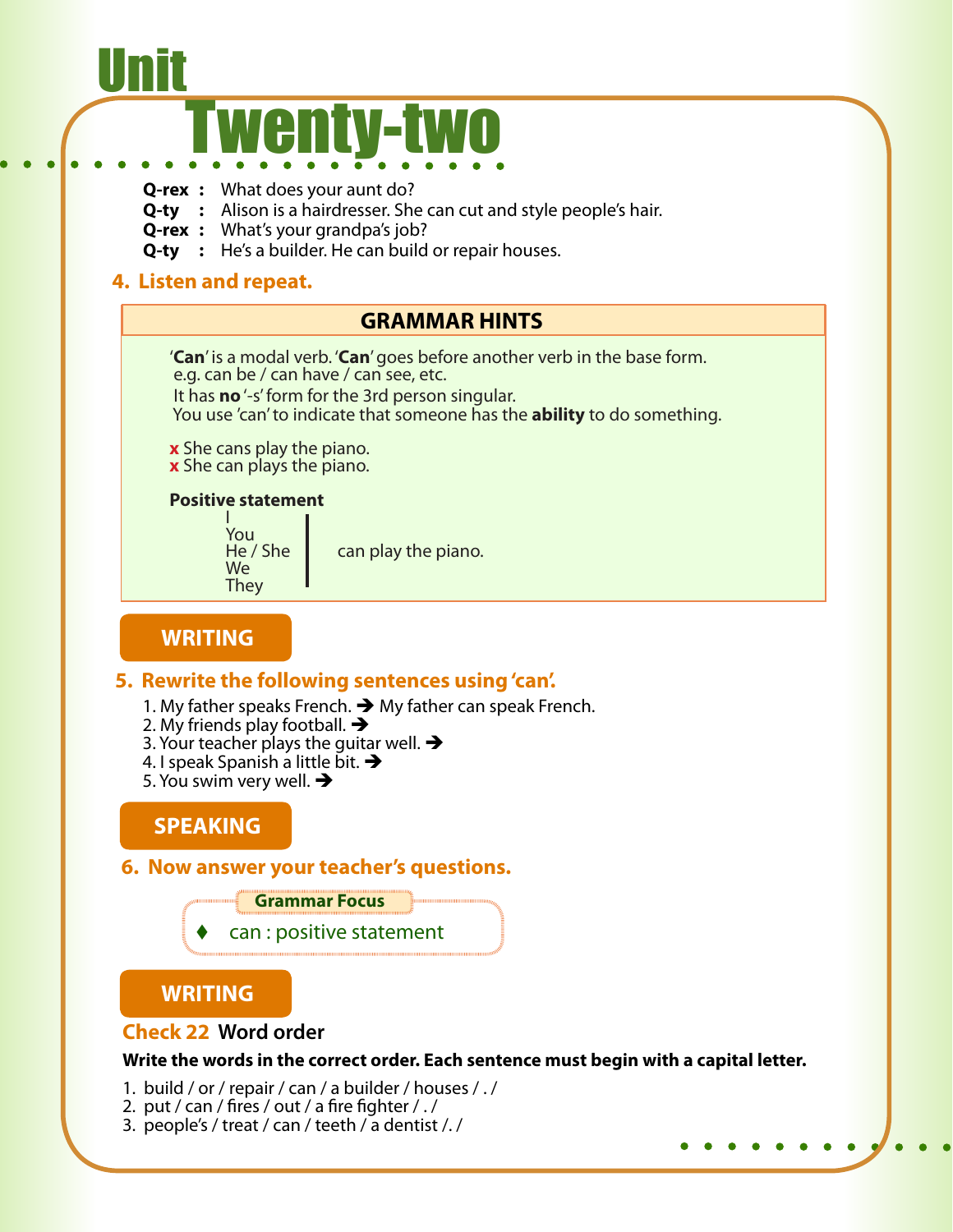# <u>Unit</u> **Twenty-three**

# **Can you speak Italian?**

# **Target Language**

- Can you speak Italian? Yes, I can. I can speak Italian fluently.
- **I can't speak Italian at all.**
- I know your father is a pilot and his mother tongue is English.
- **Can he speak any other languages?**
- Yes. He can speak French and Spanish as well.
- **Milan Florence Perugia Rome Naples**

**fluently (not) at all as well a little bit very well**

**Italian French Spanish**



## **LISTENING AND READING**

- **1. Watch Q-rex and Q-ty.**
- **2. Read and listen.**
	- **Q-ty** : Hi, Q-rex. Your parents are from Italy, right?
	- **Q-rex :** Yes. They come from Perugia in Italy.
	- **Q-ty** : Can you speak Italian?
	- **Q-rex** : Yes, I can. I can speak Italian fluently. Can you speak Italian?
	- **Q-ty :** No, I can't. I can't speak Italian at all.
	- **Q-rex :** I know your father is a pilot and his mother tongue is English. Can he speak any other languages?
	- **Q-ty** : Yes. He can speak French and Spanish as well.
- **3. Listen and repeat.**

GRAMMAR MEMO

4.

as well  $=$  also; too not  $\ldots$  at all = 0 %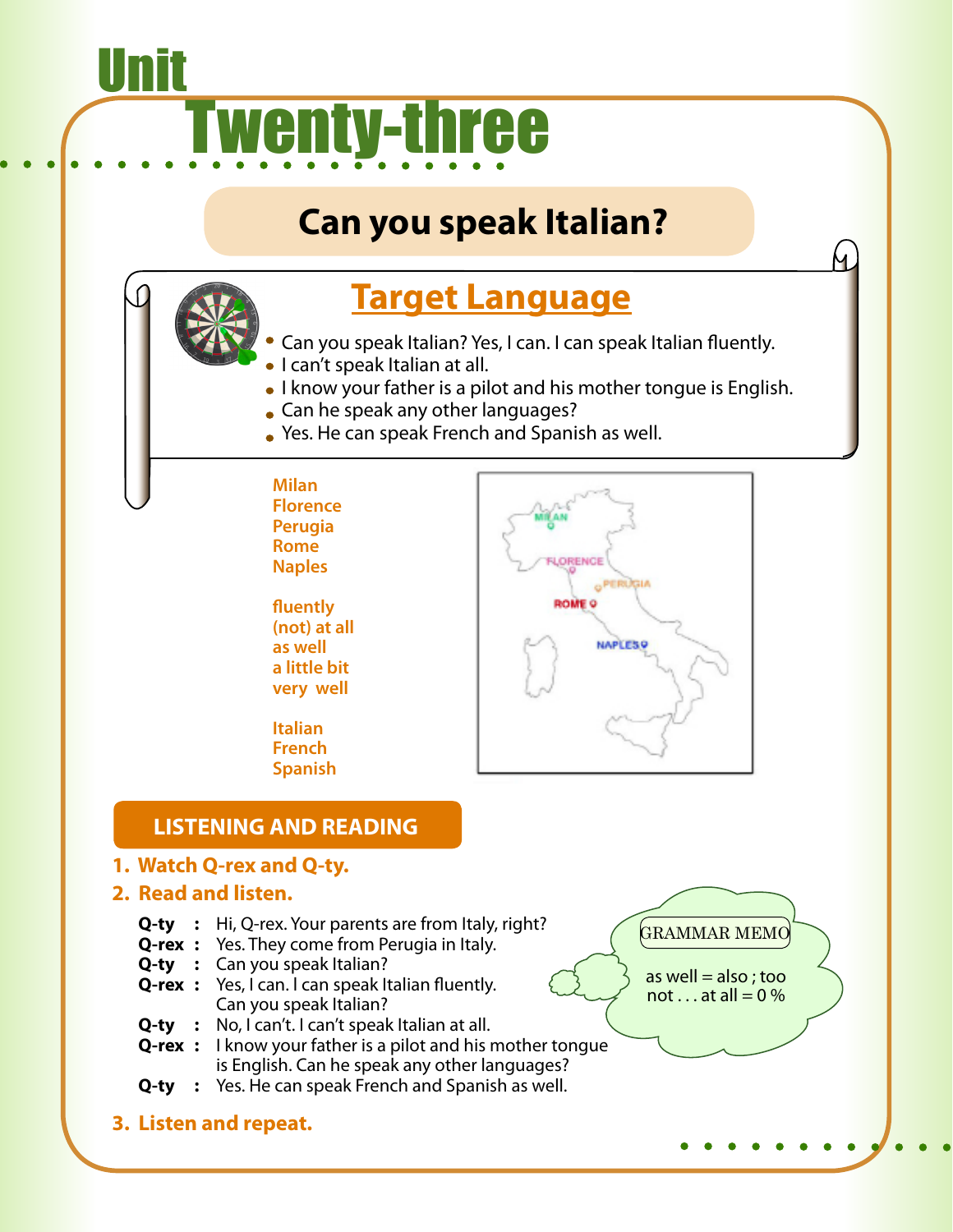# <u>Unit</u> **Twenty-three**

#### **GRAMMAR HINTS**

 **'can'**

**<u>Yes / No questions and short answers</u><br>Can you play the piano?** Yes, I can. / No, I can't. Can you play the piano?<br>Can he play the piano? Yes, he can. / No, he can't. **x Do** you **can** play the piano? **x Does** he **can** play the piano? **Negative statement** '**can**' has two negative forms: cannot <more formal> *and* can't <normally used in speech> I You<br>He / She , cannot / can't play the piano. We **They** 

**x** She **doesn't can** play the piano. **x** They **don't can** play the piano.

## **LISTENING**

#### **4. Listen and underline 'can' or 'can't'.**

- 1. He can / can't speak French fluently.
- 2. She can / can't swim at all.
- 3. We can / can't sing well.
- 4. I can / can't ski a little bit.

### **5. Listen again and repeat.**

## **WRITING**

### **6. Fill in the blanks.**

- 1. A : Can you come to our party next Saturday?  $B: I'm$  sorry, we  $($  )  $($  ) to your party.
- 2. A : Can you change a fifty-dollar bill?  $B: I'm$  sorry,  $($   $)$   $($   $)$ .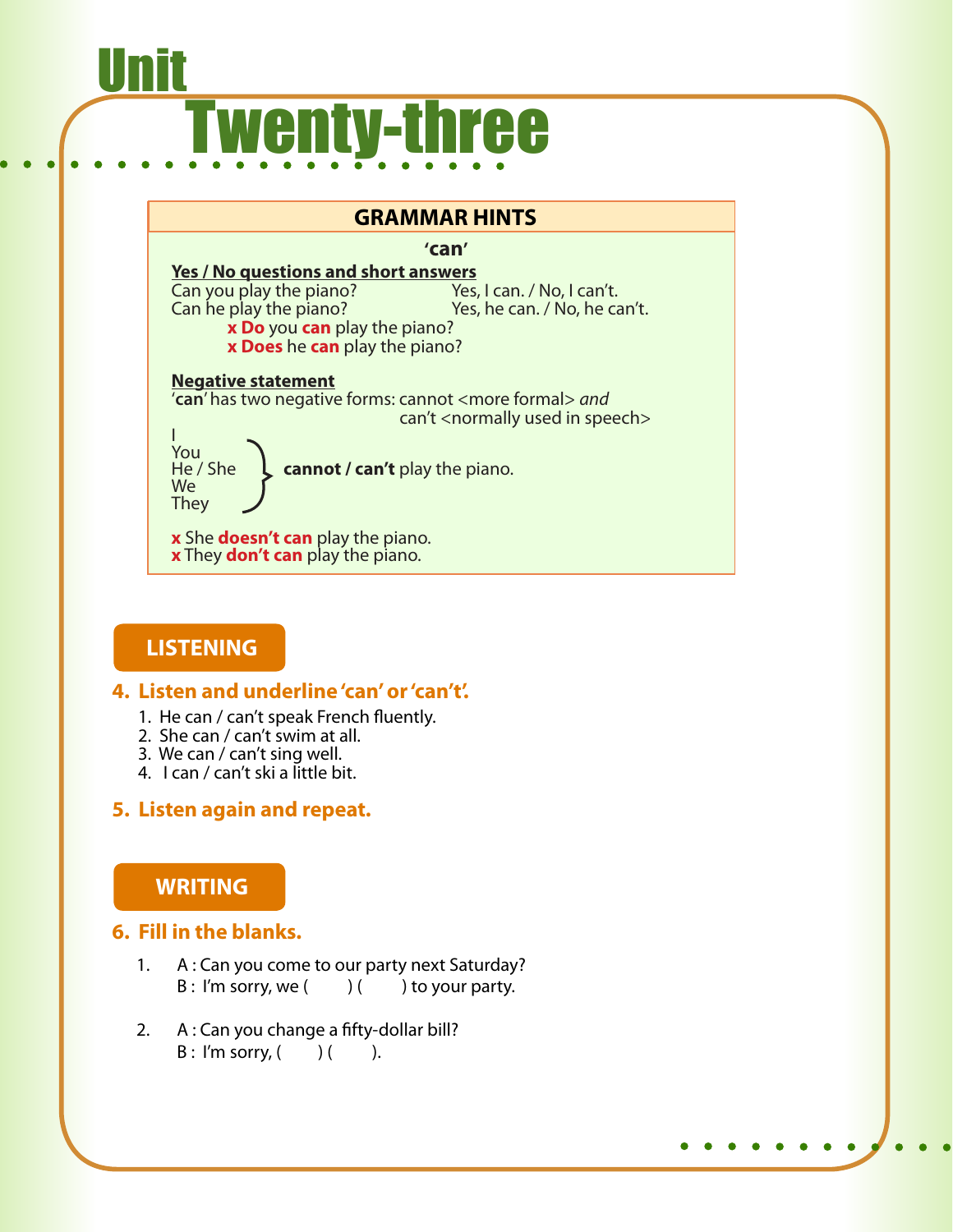# <u>Unit</u> Twenty-three

**7. Complete the answers with words from the box.**

at all a little bit fluently very well

- 1. A: Can you swim? B : Yes, I can. I can swim ( ), but I'm not a very good swimmer.
- 2. A: Can you swim?  $B: No, I can't. I can't swim ($
- 3. A : Can he sing? B : Yes, he can. He can sing (). He's a very good singer.
- 4. A: Can she speak Chinese? B : Yes, she can. She can speak Chinese ().

## **SPEAKING**

#### **8. Now answer your teacher's questions.**

**Grammar Focus**

can : negative statement and Yes / No questions

# **WRITING**

### **Check 23 Word order**

#### **Write the words in the correct order. Each sentence must begin with a capital letter.**

- 1. languages / can / other / any / speak / he / ? /
- 2. tongue / his / English / mother / is / . /
- 3. speak / can / fluently / Italian / I / . /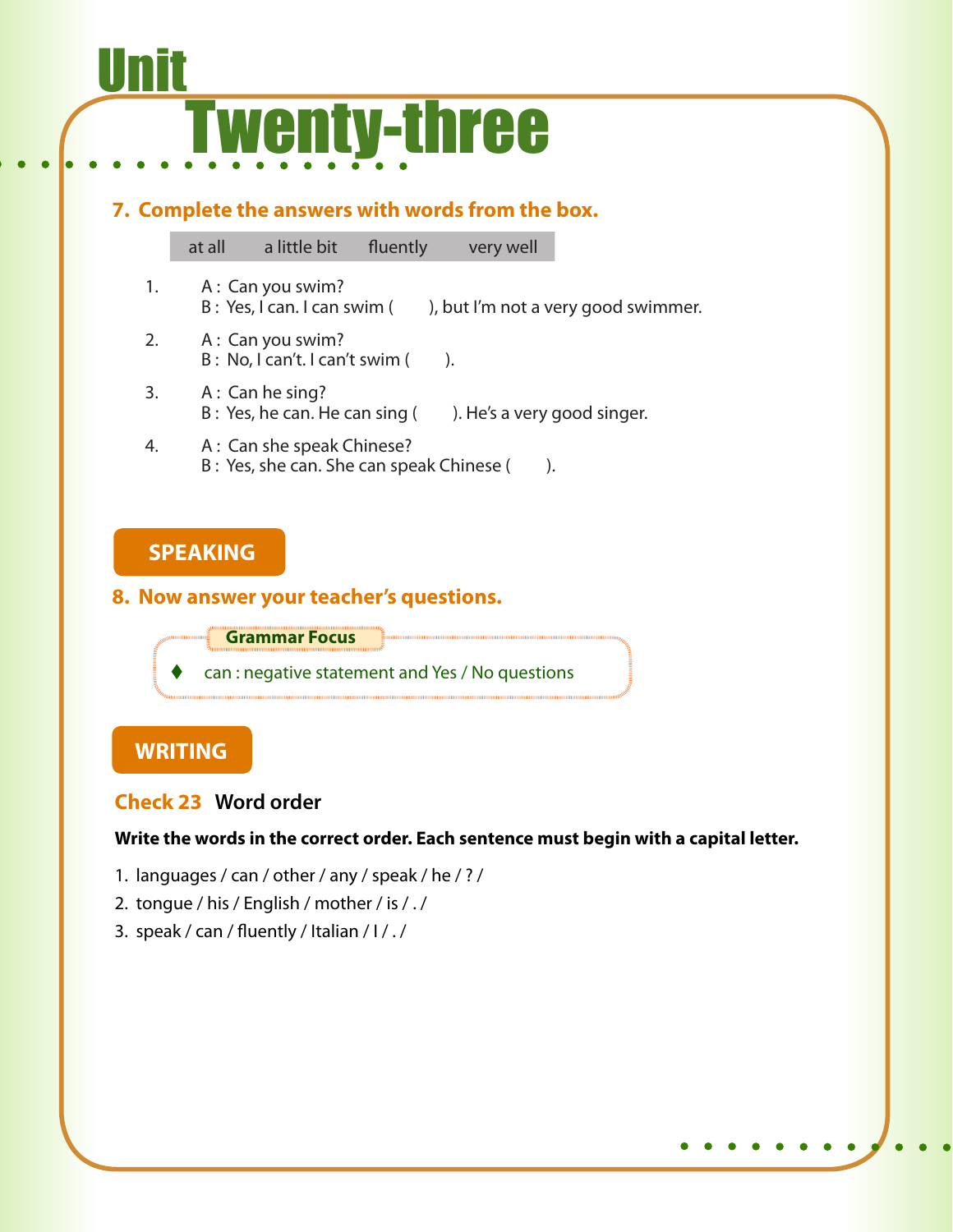# <u>Unit</u> Twenty-four

# **How can I get to the football ground?**

# **Target Language**

- Who can play the piano?
- What sports can you play?
- Where can you play soccer?
- How can I get to the football ground?
- **wonderful football ground badminton xylophone**



# **LISTENING AND READING**

#### **1. Listen to the teacher.**

#### **2. Read and listen.**

- **A :** <u>How many</u> languages can you speak?<br>**B :** I can speak three languages: English, I
- **B :** I can speak three languages: English, French and Italian.<br>**A :** Wow! That's wonderful! What musical instrument can vo
- **A :** Wow! That's wonderful! What musical instrument can you play?<br>**B :** I can play the quitar.
- **B** : I can play the guitar.<br>**A** : Who can play the pia
- **A :** <u>Who</u> can play the piano?<br>**B** : Jane can.
- **B** : Jane can.<br>**A** : What spo
- **A : What sports** <u>can</u> you play?<br>**B** : I can play soccer.
- **B** : I can play soccer.<br>**A** : Where can you pl
- **A : Where can you play soccer?**<br>**B :** There is a football ground ne
- **B :** There is a football ground near here.<br>**A :** How can I get to the football ground
- **A :** <u>How</u> can I get to the football ground?<br> **B**  $\cdot$  **:** You can take a bus to the football ground
- **B :**  $\overline{You}$  can take a bus to the football ground.<br>**A :** When can you play soccer?
- **A : When** can you play soccer?<br>**B :** I can play on Saturday after
	- **B :** I can play on Saturday afternoons.

**3. Listen and repeat. Practice the conversation with your teacher.**

GRAMMAR MEMO

 **'can' Questions with question words:**

**What can** you do? **When can** you start? **How many languages** can you speak? **Where can** you play?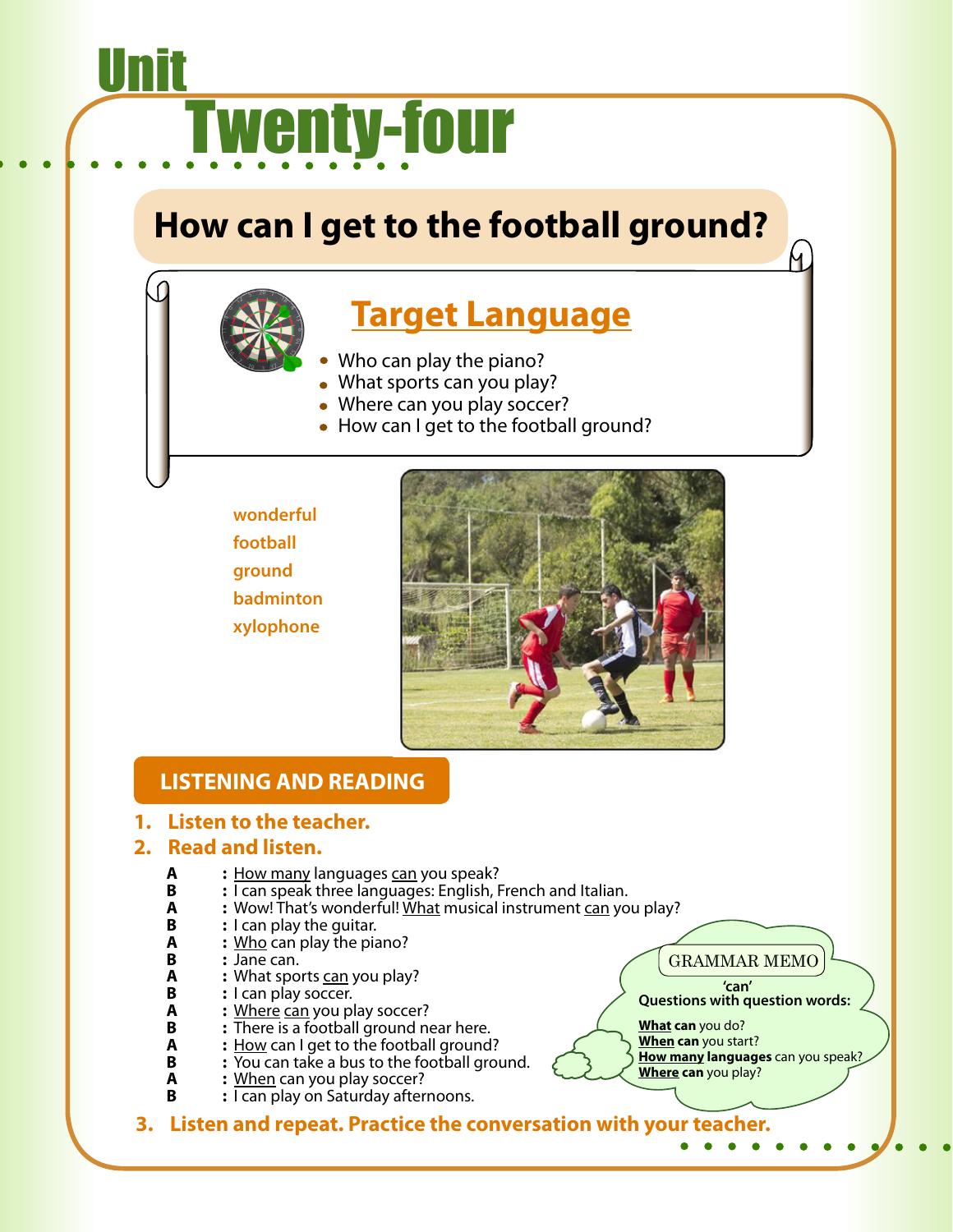# <u>Unit</u> Twenty-four

# **WRITING**

### **4. Make WH questions to ask for information about underlined words or phrases.**

- 
- 2. I can speak three languages.  $\rightarrow$
- 3. I can play the xylophone.  $\rightarrow$
- 4. You can play soccer on a football ground.  $\rightarrow$
- 5. You can take a bus to the football ground.  $\rightarrow$

## **SPEAKING**

#### **5. Now answer your teacher's questions.**



### **WRITING**

### **Check 24 Word order**

#### **Write the words in the correct order. Each sentence must begin with a capital letter.**

- 1. play / you / instrument / musical / what / can / ? /
- 2. piano / play / who / the / can / ? /
- 3. ground / I / football / get / the / to / can / how / ? /
- 1. I can play  $\mathsf{badminton}$ .  $\longrightarrow$  What sports can you play?
	-
	-
	-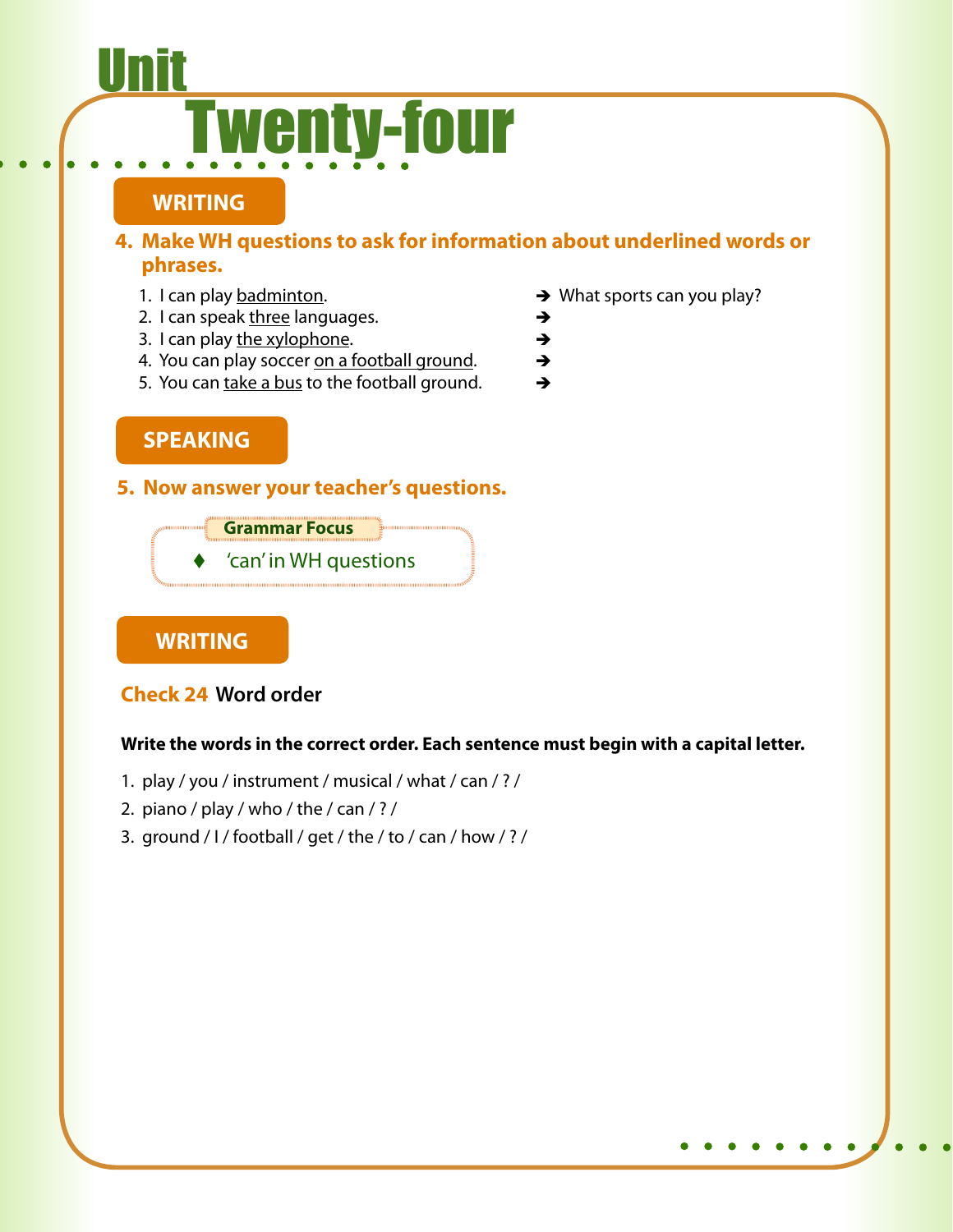# <u>Unit</u> **Twenty-five**

# **Can I help you?**



# **Target Language**

- I'm looking for some dictionaries, but I can't find them.
- Can you tell me where they are, please?
- Can I pay by credit card?
- Can I use your pen to sign my credit card?

## **dictionary credit card pay sign cashier bookshop (UK) bookstore (US) shop attendant customer**



Ч.



# **LISTENING AND READING**

#### **1. Listen to the teacher.**

#### **2. Read and listen.**

#### **(In a bookshop)**

| Shop Attendant<br>Customer | : Good morning. Can I help you?<br>: Yes, please. I'm looking for some dictionaries, but I can't find them.<br>Can you tell me where they are, please? |
|----------------------------|--------------------------------------------------------------------------------------------------------------------------------------------------------|
| Shop Attendant             | : Yes, of course. Go to the Reference Section on the second floor.<br>You can find dictionaries there.                                                 |
| Customer                   | : Thank you.                                                                                                                                           |

- **3. Listen and repeat. Practice the conversation with your teacher.**
- **4. Listen to the teacher.**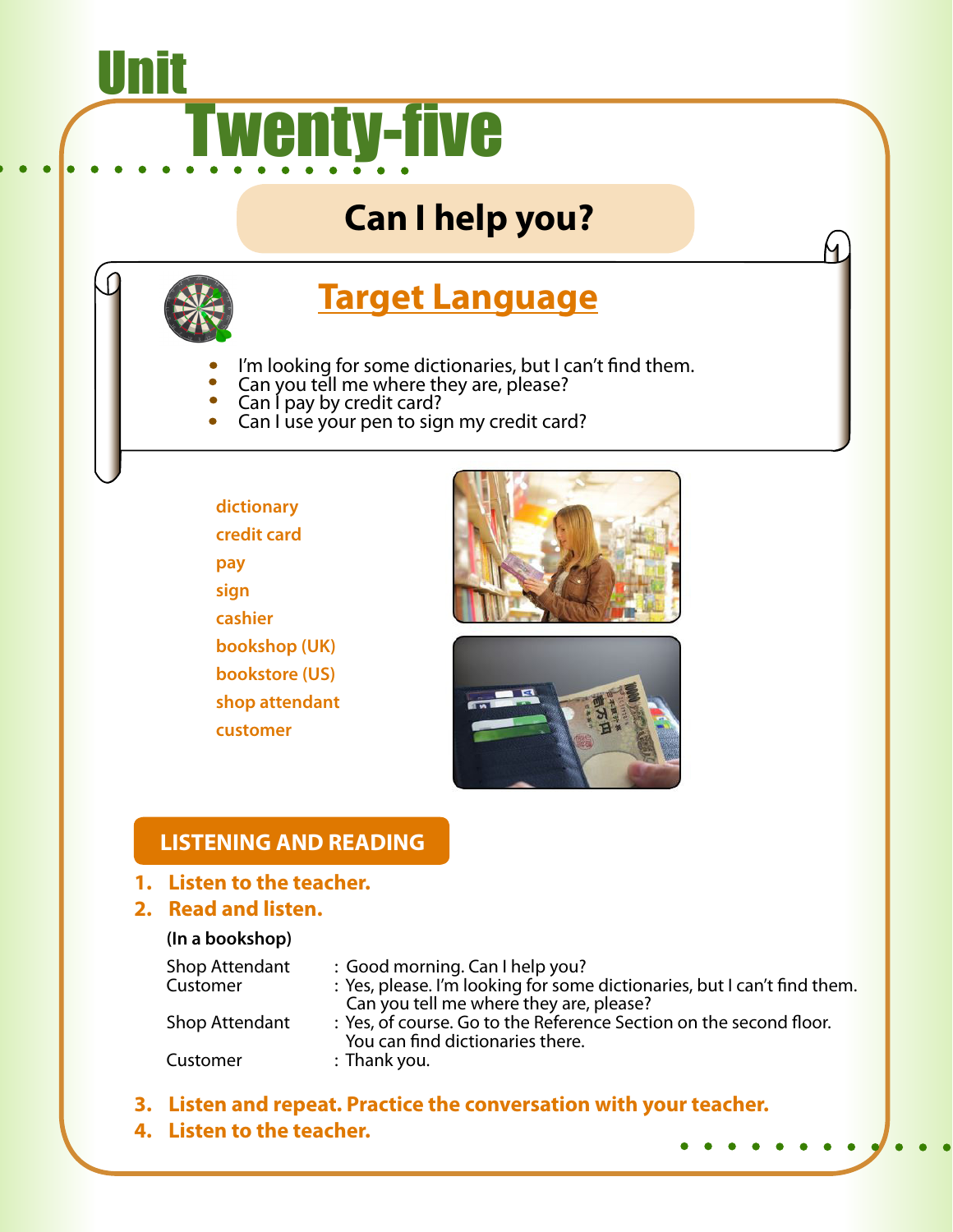# <u>Unit</u> wenty-five

#### **5. Read and listen.**

#### **(At the cashier)**

| Customer | : I want to buy this dictionary. How much is it? $($ |
|----------|------------------------------------------------------|
| Cashier  | : That's \$35, please.                               |
| Customer | : Can I pay by credit card?                          |
| Cashier  | : Yes, of course.                                    |
| Customer | : Can I use your pen to sign my credit card?         |
| Cashier  | : Sure. Here you are.                                |
|          |                                                      |

## **6. Listen and repeat. Practice the conversation with your teacher.**

## **ROLE-PLAYING**

**(In a bookshop)**

#### **7. You are the customer and your teacher is the shop assistant.**

#### **(At the cashier)**

#### **8. You are the customer and your teacher is the cashier.**

#### **GRAMMAR HINTS**

#### **Can I...?**

- Asking for PERMISSION. Can I use your pen? Yes, you can.
- 'Can I' is also used in OFFERS. Can I help you?

#### **Can I...?**

• 'Can you' is also used in REQUESTS. Can you open the door, please?

#### **9. Read the dialogues above ("In a bookshop" and "At the cashier") again and put the sentences in the correct place on the table.**

**find them.** 

**can**

| • Possibility<br>• Ability<br>• Offer | I can't |
|---------------------------------------|---------|

- **• Permission**
- **• Request**

# **SPEAKING**

### **10. Now answer your teacher's questions.**

# **WRITING**

### **Check 25 Word order**

#### **Write the words in the correct order. Each sentence must begin with a capital letter.**

1. card / by /  $1/$  can / pay / credit / ? /

- 2. tell / are / where / can / me / you / they / ? /
- 3. your / card / use / to sign / pen / I / my / can / credit / ? /

**Grammar Focus**

GRAMMAR MEMO

someone.

**Here you are. = Here you go.** We use this idiomatic expression when we are giving something to

Can I...? Can you...?

 $\bullet$  $\bullet$   $\bullet$ 

 $\bullet\quad\bullet$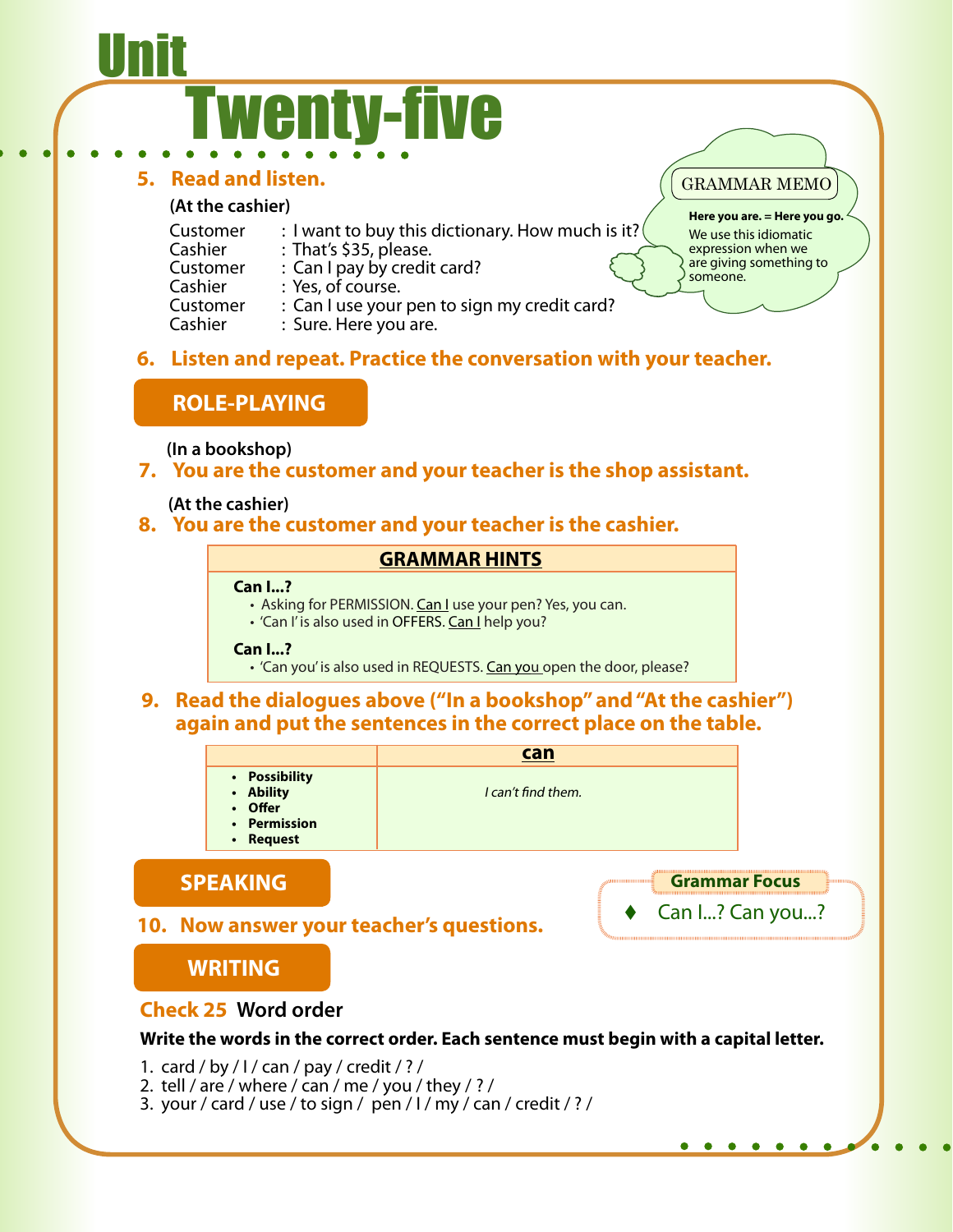# Progress Check

Ī

# **A. Family Crossword**





# **Across**

- 1. The female parent
- 3. The female sibling
- 5. The father of the parent
- 7. The brother of the parent
- 8. The male sibling
- 9. The male parent

# **Down**

- 2. The man a woman is married to
- 4. The woman a man is married to
- 5. The mother of the parent
- 6. The sister of the parent